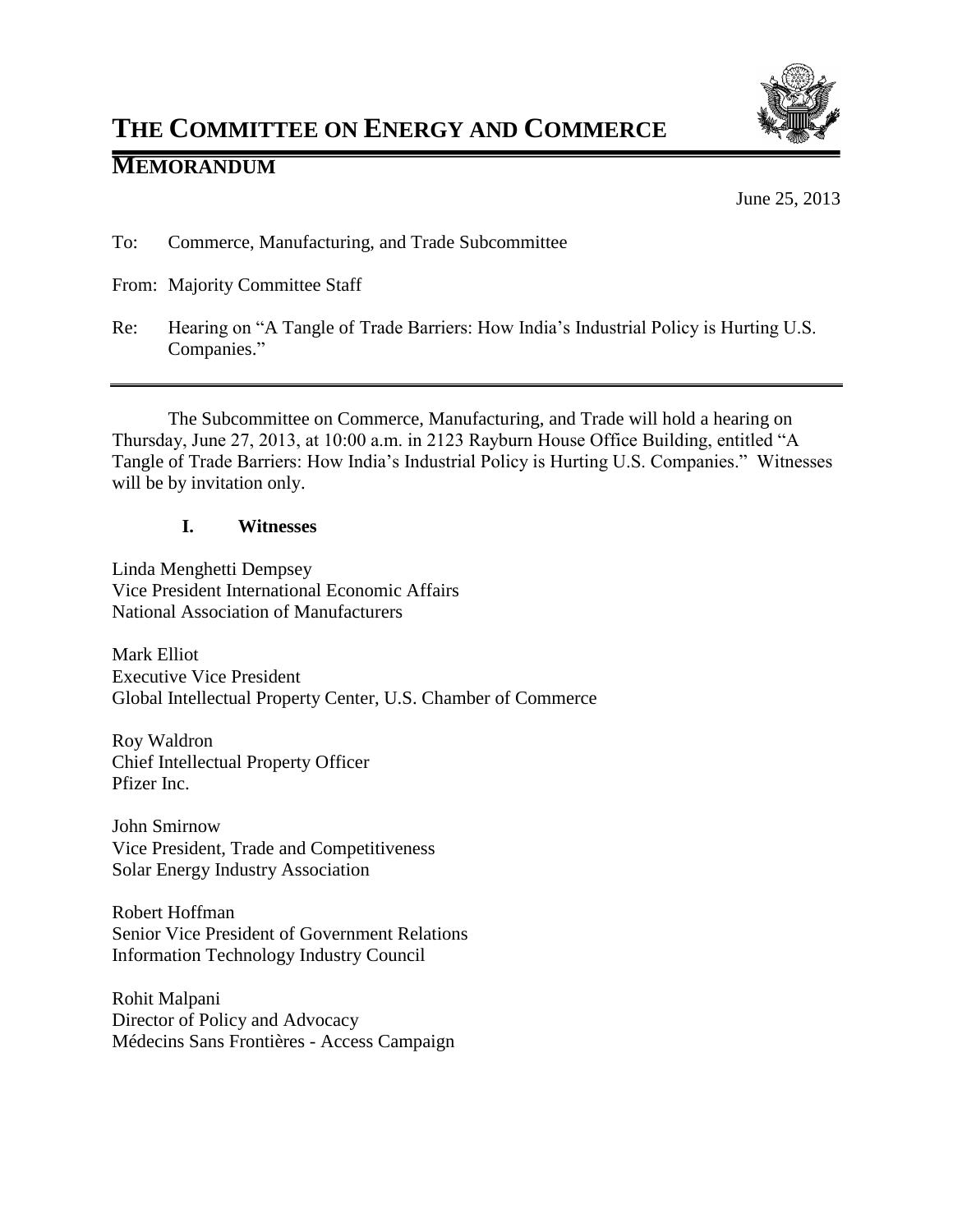#### **II. Purpose**

The United States and India have a strong and growing trade relationship, with India ranking as the United States' 13th largest trading partner in 2011. This important trade partnership is being threatened, however, by India's recent adoption of discriminatory trade practices, including forced localization requirements and other policies that do not comport with internationally accepted intellectual property standards. The hearing will provide Members an opportunity to investigate how India's recent actions are affecting U.S. companies, manufacturers, jobs, and the economy.

# **III. Background**

# *Contribution of Intellectual Property to the U.S. Economy*

Intellectual property (IP) is one of the key competitive strengths of U.S. companies. A joint 2012 report prepared by the U.S. Patent and Trademark Office and the Economics and Statistics Administration estimated IP-intensive industries supported 27.1 million direct jobs and another 12.9 million jobs indirectly, or approximately 27.7 percent of all U.S. jobs, in  $2010<sup>1</sup>$  In that same year, these industries contributed over \$5 trillion dollars to the U.S. GDP, accounting for nearly 35 percent of GDP.<sup>2</sup> Further, the report estimates merchandise exports of IP-intensive industries totaled nearly 61 percent of all merchandise exports.<sup>3</sup>





 $\overline{a}$ 

<sup>1</sup> Econ. and Statistics Admin. and the U.S. Patent and Trademark Office, *Intellectual Property and the U.S. Economy: Industries in Focus*" at vi (March 2012),

[http://www.uspto.gov/news/publications/IP\\_Report\\_March\\_2012.pdf.](http://www.uspto.gov/news/publications/IP_Report_March_2012.pdf)

 $^{2}$  *Id.* at vii. 3 *Id*.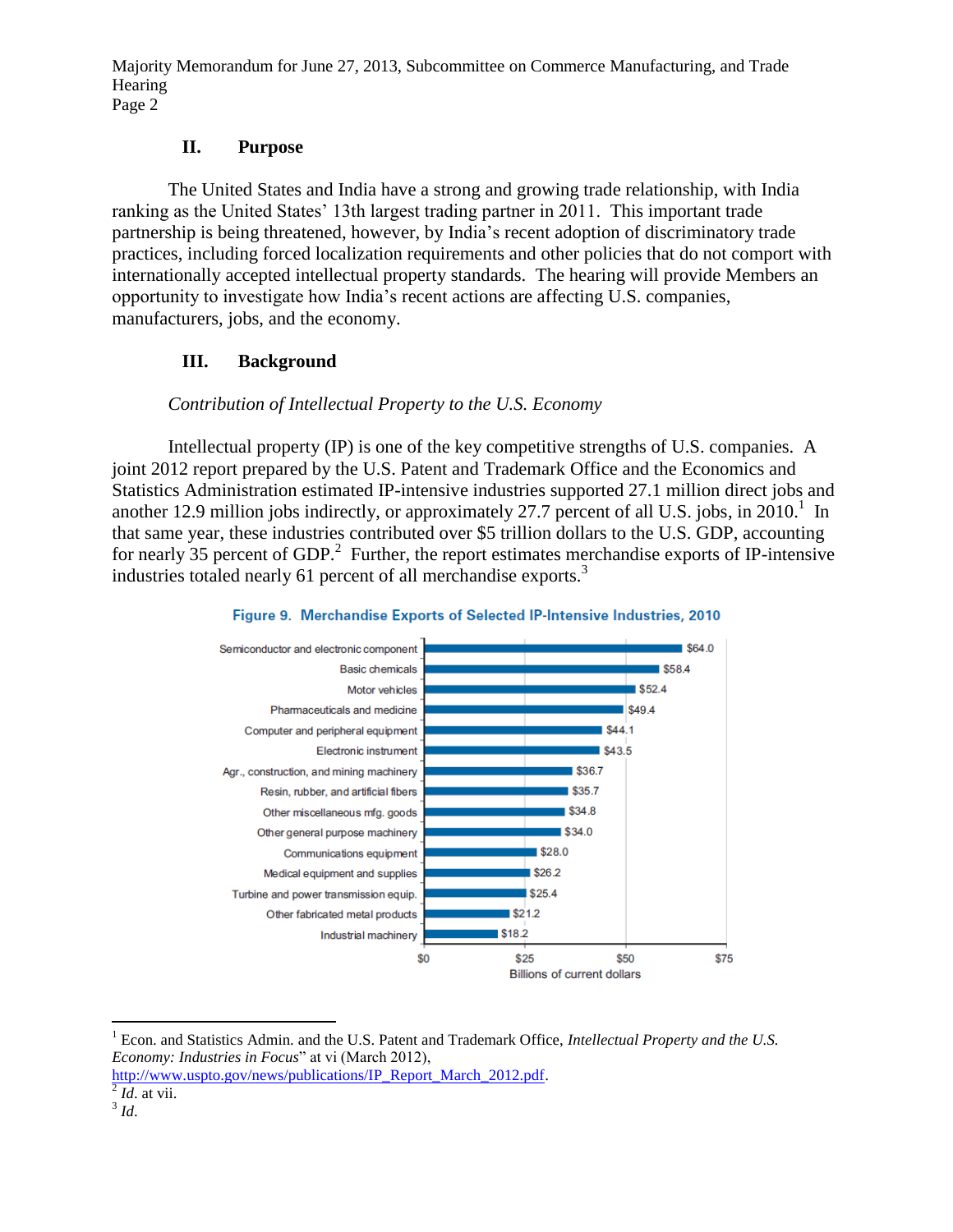#### *International Agreements on Intellectual Property Protection and Enforcement*

The U.S. pursues the protection of intellectual property rights (IPR) mainly through the World Trade Organization (WTO), the successor organization to the unofficial GATT organization.<sup>4</sup> The WTO administers both the General Agreement on Tariffs and Trade (GATT) and the 1995 Agreement on Trade-Related Aspects of Intellectual Property Rights ("TRIPS Agreement"),<sup>5</sup> which together establish minimum IPR protection and enforcement standards with which all member countries must comply.<sup>6</sup>

The central principles of the agreements are national treatment and most-favored nation  $(MFN)$  treatment.<sup>7</sup> The national treatment obligation prohibits a country from discriminating against imports, usually through the imposition of non-tariff barriers, while MFN treatment requires member-countries be treated equally.<sup>8</sup> The Agreements permit certain exceptions to the national treatment rule under GATT Article XX, such as when necessary to protect public morals, public health, national treasures, or natural resources,<sup>9</sup> or under GATT Article XXI's national security exceptions,<sup>10</sup> so long as those the measures are not discriminatory, arbitrary, and unjustifiable.<sup>11</sup> The TRIPS Agreement expanded on the GATT exceptions to the IPR rules. Of particular importance to this hearing is Article 31, which permits a member country to employ compulsory licenses and government use of patents without the owner's authorization under certain conditions. 12

# *U.S. – India Trade Relations and Alleged Discriminatory Practices*

Trade with India has flourished over the past two decades since it adopted open and nondiscriminatory trade. Bilateral trade in goods has increased from less than \$6 billion in 1992 to \$57.8 billion in 2011, with the U.S. exporting over \$21 billion in goods and importing more than \$40 billion.<sup>13</sup> Bilateral trade in services totaled \$28 billion in 2011 for a total bilateral trade of

 $\overline{a}$ <sup>4</sup> World Trade Organization, *Understanding the WTO: Basics, What is the World Trade Organization?*, [http://www.wto.org/english/thewto\\_e/whatis\\_e/tif\\_e/fact1\\_e.htm](http://www.wto.org/english/thewto_e/whatis_e/tif_e/fact1_e.htm) (last visited June 24, 2013).

<sup>5</sup> World Trade Organization, *Understanding the WTO: Basics, The Uruguay Round*, [http://www.wto.org/english/thewto\\_e/whatis\\_e/tif\\_e/fact5\\_e.htm](http://www.wto.org/english/thewto_e/whatis_e/tif_e/fact5_e.htm) (last visited June 24, 2013).

<sup>&</sup>lt;sup>6</sup> The U.S. also pursues standards that exceed the TRIPS Agreement floor through bilateral and regional free trade

agreements. 7 Shayerah Ilias and Ian Fergusson, Cong. Research Serv., RL34292, *Intellectual Property Rights and International Trade* (2011), [http://www.crs.gov/pdfloader/RL34292.](http://www.crs.gov/pdfloader/RL34292)

<sup>8</sup> World Trade Organization, *Understanding the WTO: Basics, Principles of the trading system*,

[http://www.wto.org/english/thewto\\_e/whatis\\_e/tif\\_e/fact2\\_e.htm](http://www.wto.org/english/thewto_e/whatis_e/tif_e/fact2_e.htm) (last visited June 24, 2013).

<sup>&</sup>lt;sup>9</sup> General Agreement on Tariffs and Trade art. XX, July 1986,

[http://www.wto.org/english/docs\\_e/legal\\_e/gatt47\\_e.pdf.](http://www.wto.org/english/docs_e/legal_e/gatt47_e.pdf)

<sup>10</sup> *Id*. at 38.

<sup>11</sup> United Nations Conf. on Trade and Dev., *Dispute Settlement* at 67,

[http://unctad.org/en/Docs/edmmisc232add33\\_en.pdf](http://unctad.org/en/Docs/edmmisc232add33_en.pdf) (last visited June 24, 2013).

<sup>&</sup>lt;sup>12</sup> Agreement on Trade-Related Aspects of Intellectual Property Rights, (Apr. 15, 1994) [http://www.wto.org/english/docs\\_e/legal\\_e/27-trips.pdf;](http://www.wto.org/english/docs_e/legal_e/27-trips.pdf) World Trade Organization, *Frequently Asked Questions* 

*about TRIPS in the WTO*, [http://www.wto.org/english/tratop\\_e/trips\\_e/tripfq\\_e.htm](http://www.wto.org/english/tratop_e/trips_e/tripfq_e.htm) (last visited June 24, 2013).

<sup>&</sup>lt;sup>13</sup> U.S. Census Bureau, *Trade in Goods with India*, <http://www.census.gov/foreign-trade/balance/c5330.html#2013> (last visited June 24, 2013).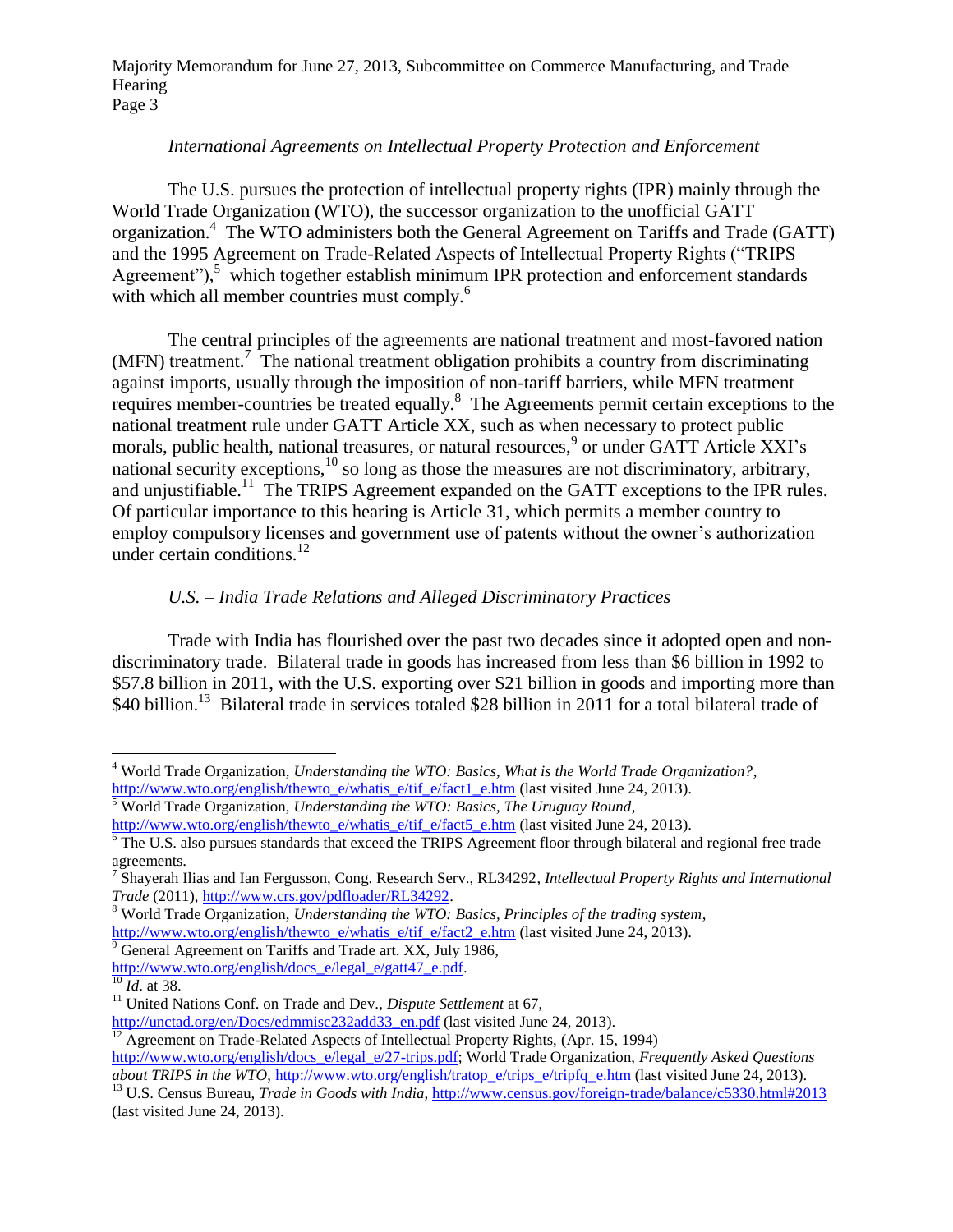\$86 billion<sup>14</sup> The U.S. is India's second largest export market while India is the  $18<sup>th</sup>$  largest export market for U.S. manufacturers.

Unfortunately, many policies--primarily those related to intellectual property--adopted by the government of India over the past 2 years have raised serious concerns about the future of the trade relationship. In fact, India remained on the U.S.'s Special 301 Priority Watch list in 2012 because it had "made limited progress on IPR protection and enforcement."<sup>15</sup>

Some of India's trade barriers protect its own fledgling industries in certain areas. For example, the government enacted a number of policies that favor domestic Indian companies over U.S. exporters in an effort to bolster domestic manufacturing. Additionally, India has taken positions on intellectual property rights adversely affecting a number of U.S. industries, including pharmaceutical, communications, and information technology. Potentially of greatest harm is the negative effect India's actions could have on global trade should other countries follow suit with protectionist or retaliatory measures that slow global growth.

The trade policy actions by the government of India creating the most concern include:

# *Localization/Domestic Content Requirements*

Under India's National Solar Mission (NSM), local suppliers are given preference over imports (U.S. exports). Specifically, the proposed mandates would require solar energy producers to source 50 percent domestic-made solar cells and modules for projects using crystalline silicon technology, which is the technology most domestic Indian manufacturers employ, to qualify for subsidies.<sup>16</sup> Developers using thin film technology are free to source from anywhere. The U.S. challenged this barrier at the World Trade Organization (WTO) on February 6, 2013. Japan and Australia asked to join the dispute.

The government of India also announced a Preferential Market Access mandate for electronic goods in February 2012. The mandate sets locally manufactured content requirements for electronic goods with "security implications for the country" in procurements by both government and private sector entities. The quotas begin at 30 percent and rise over time. Observers have raised concerns that the mandate, as applied to the private sector, violates Article III of the GATT (incorporated into the WTO rules), which prohibits member nations from discriminating against foreign competitors by forcing "buy local" contracts with domestic suppliers. Additionally, India has excluded foreign vendors from participating in its national fiber optic project, valued at \$4 billion dollars. Although India is not a signatory to the WTO's Government Procurement Agreement, it has been an observer since 2010.

 $\overline{a}$ 

<sup>14</sup> Office of the U.S. Trade Representative, *U.S-India Bilateral Trade and Investment*, <http://www.ustr.gov/countries-regions/south-central-asia/india> (last visited June 23, 2013). <sup>15</sup> U.S. Trade Representative, *2012 Special 301 Report*,

[http://www.ustr.gov/sites/default/files/2012%20Special%20301%20Report\\_0.pdf](http://www.ustr.gov/sites/default/files/2012%20Special%20301%20Report_0.pdf) (last visited June 23, 2013). <sup>16</sup> Akshay Jaitly, *A good case for India to Lose?*, Business Standard (May 11, 2013)[, http://www.business](http://www.business-standard.com/article/opinion/a-good-case-for-india-to-lose-113051100630_1.html)[standard.com/article/opinion/a-good-case-for-india-to-lose-113051100630\\_1.html.](http://www.business-standard.com/article/opinion/a-good-case-for-india-to-lose-113051100630_1.html)